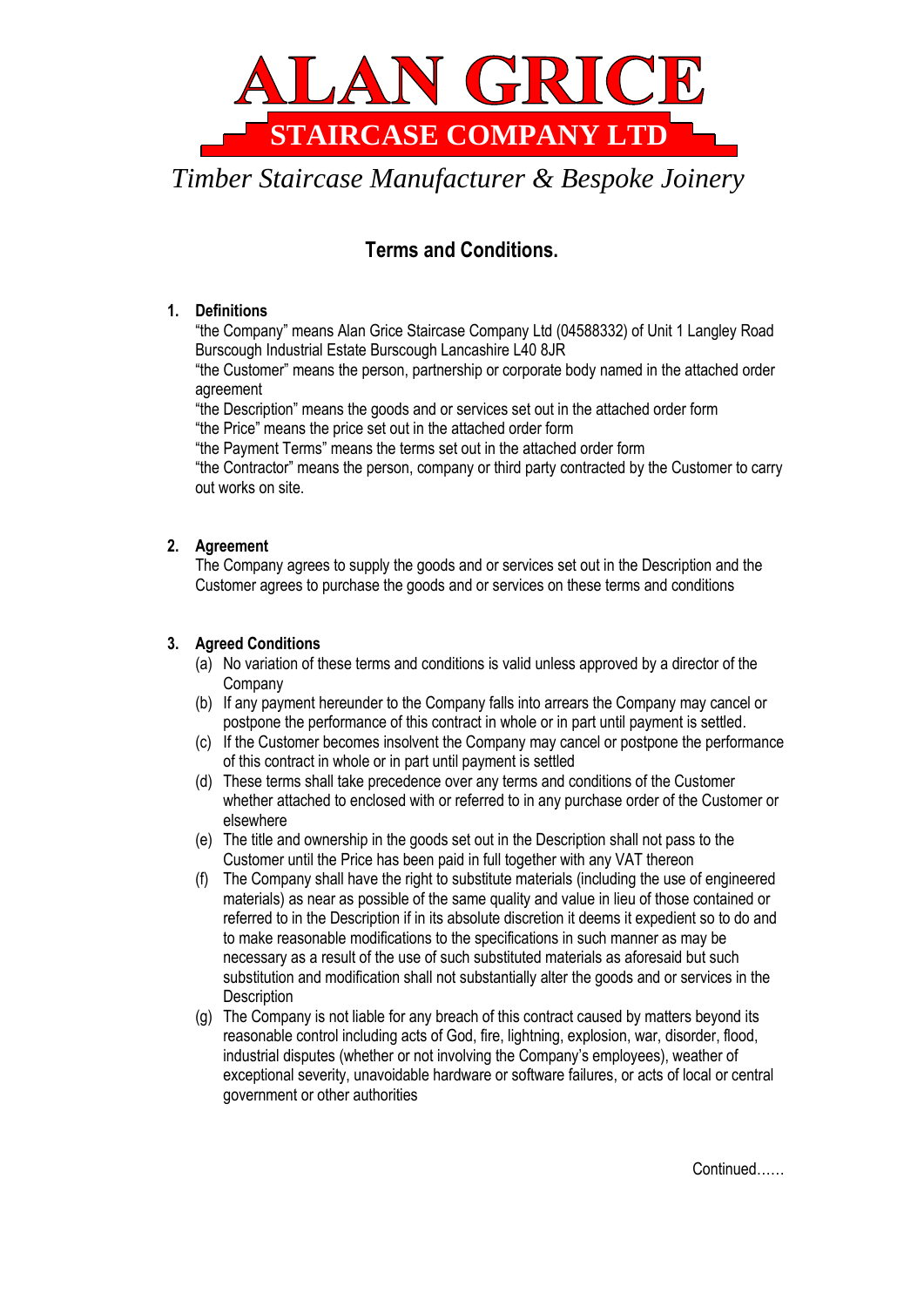- (h) The Company may at times recommend Contractors to complete work for the Customer. The Customer should arrange and agree costs, terms, availability, and timescales with the Contractor directly. The Company does not accept any responsibility for any issues that may arise from work carried out by Contractors.
- (i) The Company is not responsible for work carried out by recommended Contractors such as Installers (Joiners and Builders) and Finishers (French Polishers and Decorators). Replacement items due to damage after delivery, items cut wrong during installation, accidental damage by a third party or further remedial work after completion due to issues created by Contractors will incur further costs to the Customer.
- (j) Timber is a natural product and although the Company will endeavor that the product is as consistent as possible, The Company cannot offer any guarantee on appearance, such as colour matches on laminates, knots, grain patterns, sap lines or pith, as they are part of the natural character of the timber and not defects.
- (k) The Company is not responsible for any warping, twisting, splits, mould, stains or other damage caused by the environment that the product is stored in after delivery. It is the customers responsibility to ensure that products are protected from damage by water, sun, hot/cold temperatures, and other environmental conditions that will affect the appearance, structure and lifespan of the product.
- (l) The Company is not responsible if the product is manufactured without a site measure completed by one of our employees and if it is subsequently found that the measurements and material type provided by the customer are incorrect, alterations and replacement items will incur further costs.
- (m) All products are SUPPLY ONLY unless specified differently in the Description. This includes glass panel products. We are not responsible for the fitting / installation of any products supplied unless otherwise stated.
- (n) ALL glass products should be checked for defects immediately upon delivery and to obtain any necessary building compliance approval required prior to installation. Any issues should be reported to the Company immediately.

### **4. The Customer agrees**

- (a) To pay the Price in full (on the date of this Customer Order) to the Company unless otherwise stated within the Payment Terms
- (b) To pay to the Company interest on any overdue payments in accordance with the Late Payment of Commercial Debts (Interest) Act 1998
- (c) To pay Value Added Tax on the Price as applicable and to pay the Price in sterling
- (d) All legal costs, charges and expenses incurred by the Company recovering any debt shall be paid by the Client on a full indemnity basis
- (e) To pay a cancellation fee of £50 to cover any subsequent administrative expenses plus any additional charges relating to labour, site visits and materials purchased specifically for their order.
- (f) To check all goods on delivery and report any damage or missing parts within 72 hours of delivery.

# **5. The Company agrees**

To use its reasonable care and skill in the production and supply to the Customer of the goods and or services in the Description and to achieve the delivery date set out in the attached order form.

# **6. Liability**